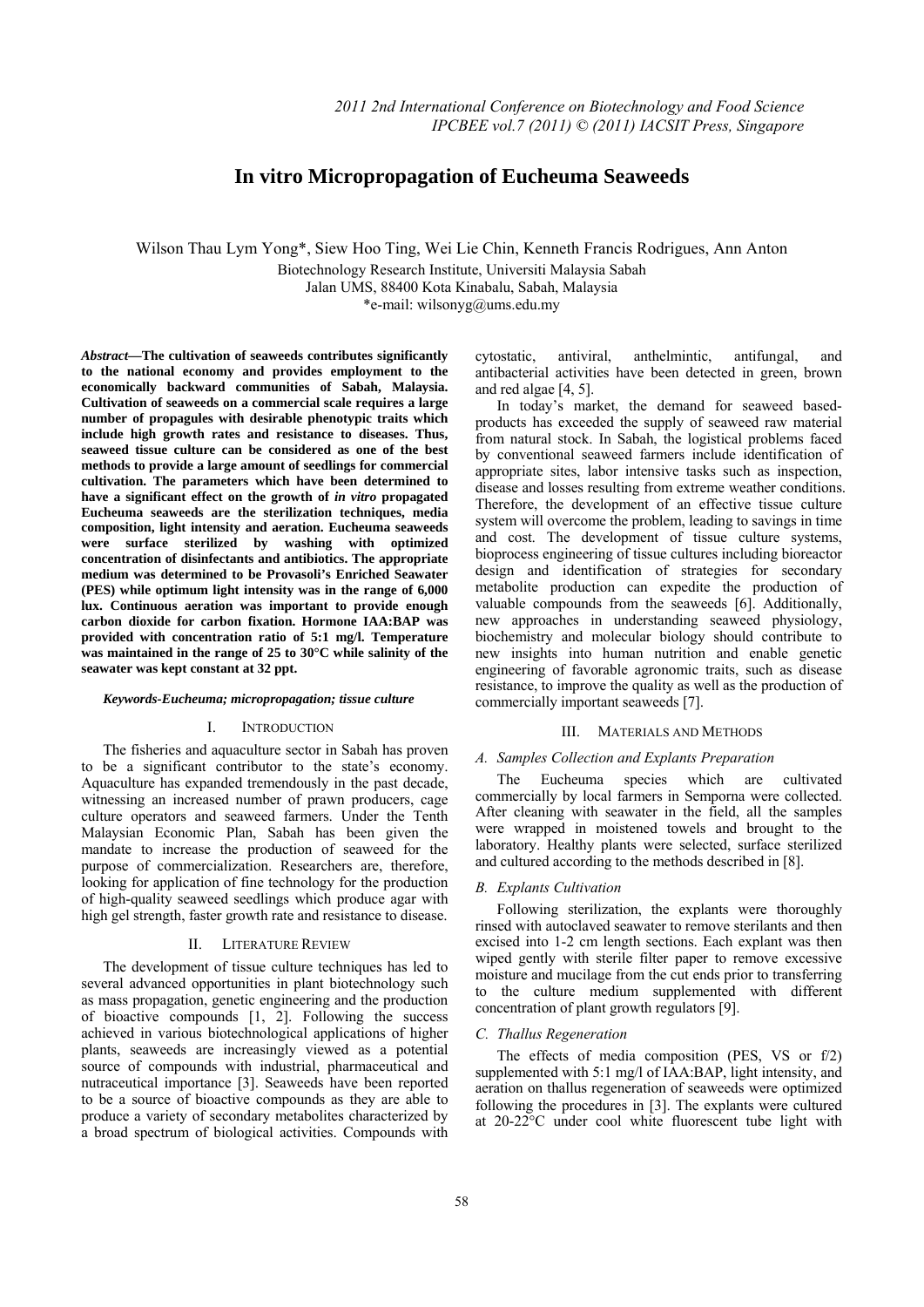12:12 light and dark photoperiod. In order to ensure sustainable growth of explants, subcultures were carried out regularly to transfer the explants to fresh medium at 2-week intervals.

# *D. Data Collection and Statistical Analysis*

The experimental design was fully randomized and three replicates were carried out for each parameter. All data were analyzed statistically by single factorial analysis of variance (ANOVA) followed by the Turkey multiple comparison tests at 95% significance.

### IV. RESULTS AND DISCUSSION

#### *A. Optimization of Aseptic Culture Techniques*

Explants have to be surface sterilized in order to obtain the axenic cultures for propagation [8]. Tab. I and II show the results of surface sterilization of Eucheuma seaweeds using different concentrations of disinfectants and antibiotics, respectively.

TABLE I. SURFACE STERILIZATION OF EXPLANTS WITH DIFFERENT CONCENTRATION OF DISINFECTANTS

| <b>Disinfectants</b>     |                  |             |              |
|--------------------------|------------------|-------------|--------------|
| Povidone Iodine<br>(g/l) | Ethanol<br>(%)   | Time (sec.) | Observation* |
| 1.0                      | $\boldsymbol{0}$ | 15          | b            |
| 2.0                      | $\boldsymbol{0}$ | 15          | b            |
| 3.0                      | $\mathbf{0}$     | 15          | b            |
| 4.0                      | $\mathbf{0}$     | 15          | $\mathbf c$  |
| $\mathbf{0}$             | 5                | 15          | b            |
| $\mathbf{0}$             | 10               | 15          | b            |
| $\mathbf{0}$             | 15               | 15          | b            |
| $\mathbf{0}$             | 20               | 15          | c            |
| 3.0                      | 15               | 15          | b            |
| 3.0                      | 15               | 30          | a            |
| 3.0                      | 15               | 45          | $\mathbf c$  |

 $a =$  axenic cultures obtained:  $b =$  contamination observed; c = explants died

TABLE II. SURFACE STERILIZATION OF EXPLANTS WITH DIFFERENT CONCENTRATION OF ANTIBIOTICS

| <b>Antibiotics</b>     |                                 |              |
|------------------------|---------------------------------|--------------|
| Penicillin G<br>(mg/l) | Streptomycin sulphate<br>(mg/l) | Observation* |
| 25.0                   | 25.0                            | b            |
| 50.0                   | 50.0                            | b            |
| 75.0                   | 75.0                            | b            |
| 100.0                  | 100.0                           | a            |

 $* a =$  axenic cultures obtained;  $b =$  contamination observed

The addition of antibiotics to the growth medium did not result in a reduction in the contamination levels, this is likely to be the result of antibiotic degrading *in vivo* during long periods of culture under high light intensity. Povidone iodine and alcohol are general disinfectants which were found to be much more effective as they have a localized activity, on the other hand Penicillin and Streptomycin are narrow spectrum antibiotics and their functionality is limited to specific classes of microbes. Samples collected from the wild are associated with a significant level of biological contamination which is likely to be commensal or symbiotic, therefore in the case of Eucheuma spp. it is necessary to surface sterilize the explants with a general disinfectant.

#### *B. Optimization of Media Composition*

The culture medium found to be suitable for Eucheuma seaweeds was PES medium whereas f/2 and VS media were found not effective for Eucheuma cultures. Fig. 1 shows the daily growth rate (%) of Eucheuma seaweeds cultured in different types of media composition. PES medium has low concentration of nutrients whereas f/2 and VS media have a higher concentration of salts which interfere with the growth *in vitro*. It is interesting to note that the control exhibited a higher growth rate as compared to the f/2 and VS media clearly implicating that some of the salts in these two media were contributing to a lower rate of growth.



Figure 1. Daily growth rate (%) of Eucheuma seaweeds cultured in different types of media composition.

#### *C. Optimization of Light Intensity*

Light is one of the most important parameters for the culture of seaweeds. The intensity, wavelength and spectral quality of light, all influence photosynthetic productivity. Explants responded to higher light intensity by producing more buds and subsequently leading to an increase in biomass. Optimum light intensity for Eucheuma seaweeds was determined in the range of 6,000 lux. Further increase of light intensity was found to be a detriment to the growth of seaweed and this might be due to the photoinhibition. Fig. 2